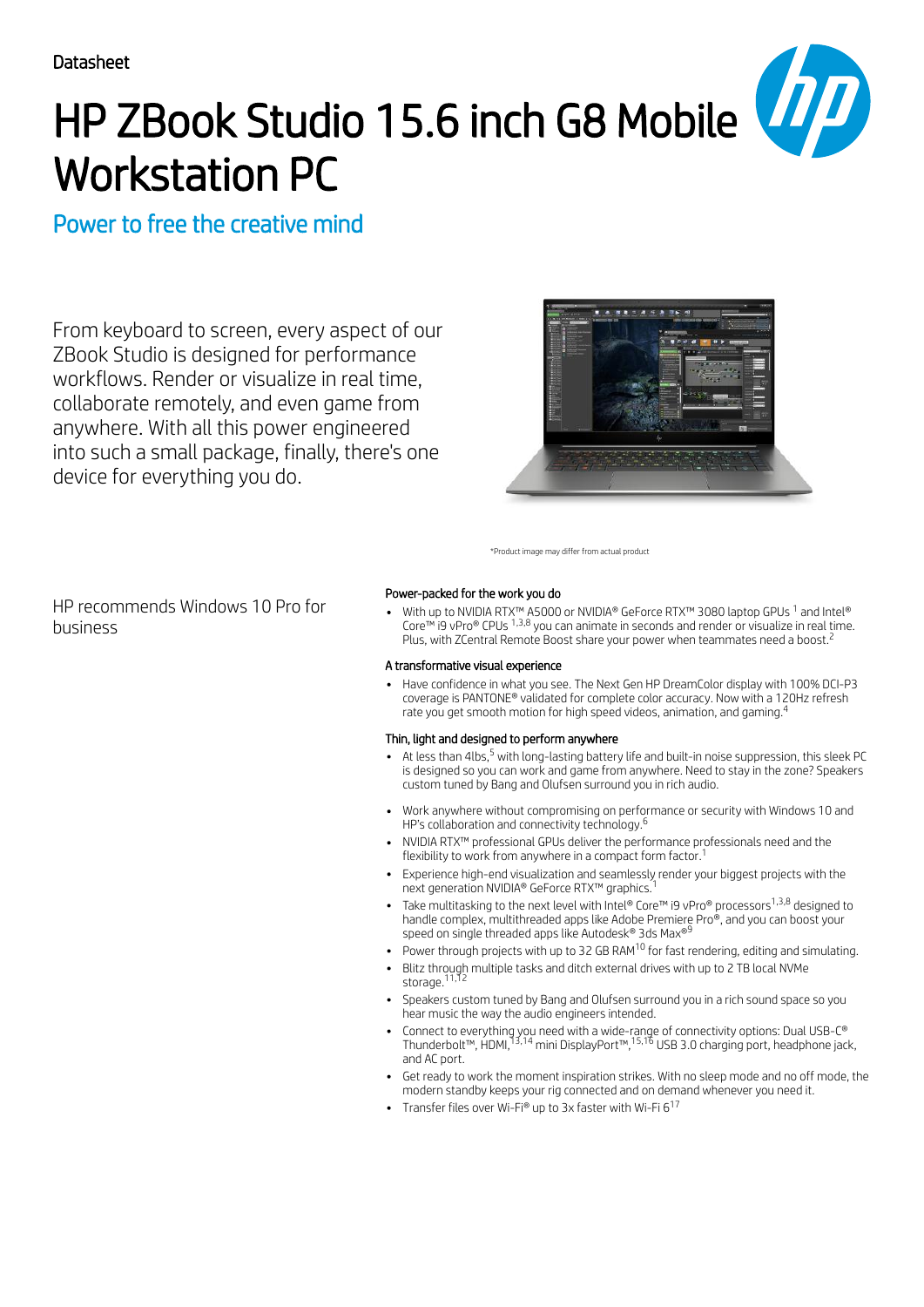# HP ZBook Studio 15.6 inch G8 Mobile Workstation PC Specifications Table



#### \*Product image may differ from actual product

| Available Operating Systems                                        | Windows 10 Pro 64 - HP recommends Windows 10 Pro for business <sup>1</sup><br>Windows 10 Home 64 <sup>1</sup><br>Ubuntu 20.04<br>FreeDOS 3.0                                                                                                                                                                                                                                                                                                                                                                                                                                                                                                                                                       |
|--------------------------------------------------------------------|----------------------------------------------------------------------------------------------------------------------------------------------------------------------------------------------------------------------------------------------------------------------------------------------------------------------------------------------------------------------------------------------------------------------------------------------------------------------------------------------------------------------------------------------------------------------------------------------------------------------------------------------------------------------------------------------------|
| Processor family <sup>2,3,4,5,6</sup>                              | 11th Generation Intel® Core™ i7 processor; 11th Generation Intel® Core™ i9 processor                                                                                                                                                                                                                                                                                                                                                                                                                                                                                                                                                                                                               |
| Available Processors <sup>2,3,4,5,6</sup>                          | Intel® Core™ i7-11800H with Intel® UHD Graphics (2.3 GHz base frequency, up to 4.6 GHz with Intel® Turbo Boost Technology, 24 MB L3 cache, 8 cores)<br>Intel® Core™ i7-11850H with Intel® UHD Graphics (2.5 GHz base frequency, up to 4.8 GHz with Intel® Turbo Boost Technology, 24 MB L3 cache, 8 cores),<br>supports Intel® vPro® Technology<br>Intel® Core™ i9-11900H with Intel® UHD Graphics (2.5 GHz base frequency, up to 4.9 GHz with Intel® Turbo Boost Technology, 24 MB L3 cache, 8 cores)<br>Intel® Core™ i9-11950H with Intel® UHD Graphics (2.6 GHz base frequency, up to 5.0 GHz with Intel® Turbo Boost Technology, 24 MB L3 cache, 8 cores),<br>supports Intel® vPro® Technology |
| Display size (diagonal)                                            | 15.6"                                                                                                                                                                                                                                                                                                                                                                                                                                                                                                                                                                                                                                                                                              |
| Product colour                                                     | Turbo Silver                                                                                                                                                                                                                                                                                                                                                                                                                                                                                                                                                                                                                                                                                       |
| Maximum memory                                                     | 32 GB DDR4-3200 non-ECC SDRAM 8,9<br>Memory soldered down. Supports dual channel memory.                                                                                                                                                                                                                                                                                                                                                                                                                                                                                                                                                                                                           |
| Internal storage                                                   | 256 GB up to 2 TB PCIe® Gen 3 x 4 NVMe™ M.2 SSD <sup>10</sup><br>512 GB PCIe® NVMe™ M.2 SED SSD <sup>10</sup>                                                                                                                                                                                                                                                                                                                                                                                                                                                                                                                                                                                      |
| Display7,15,16,25,27,29                                            | 15.6" diagonal, FHD (1920 x 1080), IPS, anti-glare, 1000 nits, 72% NTSC, HP Sure View Reflect integrated privacy screen<br>15.6" diagonal, FHD (1920 x 1080), IPS, narrow bezel, anti-glare, 400 nits, low power, 100% sRGB<br>15.6" diagonal, 4K UHD (3840 x 2160), 120 Hz, IPS, anti-glare, 600 nits, HDR 400, 100% DCI-P3, HP DreamColor<br>15.6" diagonal, 4K UHD (3840 x 2160), OLED, multitouch-enabled, UWVA, BrightView, Corning® Gorilla® Glass 5, 400 nits, 100% DCI-P3                                                                                                                                                                                                                  |
| Available Graphics                                                 | Integrated: Intel® Iris® Xe Graphics <sup>18,19,20,21,22,32</sup><br>Discrete: NVIDIA® GeForce RTX™ 3060 (6 GB GDDR6 dedicated); NVIDIA® GeForce RTX™ 3070 (8 GB GDDR6 dedicated); NVIDIA® GeForce RTX™ 3080 (16<br>GB GDDR6 dedicated); NVIDIA® T1200 (4 GB GDDR6 dedicated); NVIDIA RTX™ A2000 (4 GB GDDR6 dedicated); NVIDIA RTX™ A3000 (6 GB GDDR6 dedicated); NVIDIA RTX™ A3000 (6 GB GDDR6 dedicated); NVIDIA RTX™ A3000 (6 GB GDDR6 dedica                                                                                                                                                                                                                                                  |
| Audio                                                              | Audio by Bang & Olufsen, stereo speakers (2 tweeters & 2 woofers), HP World Facing Microphone dual array digital microphones, functions keys for<br>volume up and down, combo microphone/headphone jack, HD audio with 150Hz Bass Roll off                                                                                                                                                                                                                                                                                                                                                                                                                                                         |
| Memory card device                                                 | 1 SD 7.0 media card reader                                                                                                                                                                                                                                                                                                                                                                                                                                                                                                                                                                                                                                                                         |
| <b>Ports and Connectors</b>                                        | Left side: 1 headphone/microphone combo; 1 SuperSpeed USB Type-A 5Gbps signaling rate (charging); 1 nano security lock slot <sup>12,13</sup><br>Right side: 1 power connector; 1 Mini DisplayPort™ 1.4; 2 Thunderbolt™ 4 with USB4™ Type-C® 40Gbps signaling rate (USB Power Delivery, DisplayPort™<br>1.4, HP Sleep and Charge); 1 HDMI 2.1 <sup>54,56</sup><br>(Mini Displayport and HDMI restrictions to Graphics cards are noted in Footnote54 and Footnote56)                                                                                                                                                                                                                                 |
| Available Keyboards <sup>24</sup>                                  | HP Z Command Keyboard - spill-resistant, full-size, backlit keyboard with drain and DuraKeys; HP Premium Quiet Keyboard - spill-resistant, full-size,<br>backlit keyboard with drain and DuraKeys; HP RGB Keyboard - Full-size, per-key RGB backlit keyboard                                                                                                                                                                                                                                                                                                                                                                                                                                       |
| <b>Available Pointing Devices</b>                                  | Clickpad with image sensor and glass surface supporting multi-touch gestures and taps                                                                                                                                                                                                                                                                                                                                                                                                                                                                                                                                                                                                              |
| Communications <sup>14</sup>                                       | Intel® Wi-Fi CERTIFIED 6™ AX201 (2x2) and Bluetooth® 5.2 combo, vPro®<br>Intel® Wi-Fi CERTIFIED 6™ AX201 (2x2) and Bluetooth® 5.2 combo, non-vPro®                                                                                                                                                                                                                                                                                                                                                                                                                                                                                                                                                 |
| Camera <sup>16,17</sup>                                            | 720p HD IR camera                                                                                                                                                                                                                                                                                                                                                                                                                                                                                                                                                                                                                                                                                  |
| Software <sup>30,33,51,55,57,58</sup>                              | Bing search for IE11; Buy Office; HP Hotkey Support; HP Noise Cancellation Software; HP Performance Advisor; HP Support Assistant; Native Miracast<br>support; HP Connection Optimizer; HP Privacy Settings; HP QuickDrop; Data Science Stack; HP Easy Clean; HP PC Hardware Diagnostics; HP ZCentral<br>Remote Boost 2020 Software for Z workstation: Tile™ Application: Windows 10 Cloud Recovery Client: 1-month Adobe® free trial offer                                                                                                                                                                                                                                                        |
| Software support                                                   | HP Smart Support                                                                                                                                                                                                                                                                                                                                                                                                                                                                                                                                                                                                                                                                                   |
| Security<br>management <sup>34,35,36,37,38,39,40,41,42,43,49</sup> | Absolute persistence module; HP Device Access Manager; HP Power On Authentication; Trusted Platform Module TPM 2.0 Embedded Security Chip;<br>Master Boot Record security; Pre-boot authentication; HP Sure Click; Windows Defender; HP Secure Erase; HP Manageability Integration Kit; HP Sure<br>Sense; HP BIOSphere Gen6; HP Sure Start Gen6; HP Sure Admin; HP Image Assistant; MS Bitlocker Encryption; Nano Security Lock Slot; HP Sure Recover<br>Gen4; HP Sure Run Gen4; HP Client Security Manager Gen7; HP Sure Recover Gen4 with Embedded Reimaging                                                                                                                                     |
| Fingerprint reader                                                 | Fingerprint reader (select models)                                                                                                                                                                                                                                                                                                                                                                                                                                                                                                                                                                                                                                                                 |
| Power <sup>48</sup>                                                | HP Smart 150 W External AC Power Adapter; HP Slim Smart 200 W External AC Power Adapter                                                                                                                                                                                                                                                                                                                                                                                                                                                                                                                                                                                                            |
| Battery type <sup>26,47</sup>                                      | HP Long Life 6-cell, 83 Wh Li-ion polymer                                                                                                                                                                                                                                                                                                                                                                                                                                                                                                                                                                                                                                                          |
| Battery life <sup>44</sup>                                         | Up to 9 hours and 30 minutes                                                                                                                                                                                                                                                                                                                                                                                                                                                                                                                                                                                                                                                                       |
| Battery recharge time                                              | Supports battery HP fast charge: approximately 50% in 30 minutes                                                                                                                                                                                                                                                                                                                                                                                                                                                                                                                                                                                                                                   |
| <b>Dimensions</b>                                                  | 13.93 x 9.24 x 0.70 in (non touch); 13.93 x 9.24 x 0.69 in (touch); 35.4 x 23.46 x 1.79 cm (non-touch); 35.4 x 23.46 x 1.75 cm (touch)                                                                                                                                                                                                                                                                                                                                                                                                                                                                                                                                                             |
| Weight                                                             | Starting at 3.96 lb; Starting at 1.79 kg (Weight varies by configuration and components.)                                                                                                                                                                                                                                                                                                                                                                                                                                                                                                                                                                                                          |
| Energy efficiency compliance <sup>45</sup>                         | ENERGY STAR® certified; EPEAT® Gold registered in US                                                                                                                                                                                                                                                                                                                                                                                                                                                                                                                                                                                                                                               |
| Sustainable impact specifications <sup>46</sup>                    | Low halogen                                                                                                                                                                                                                                                                                                                                                                                                                                                                                                                                                                                                                                                                                        |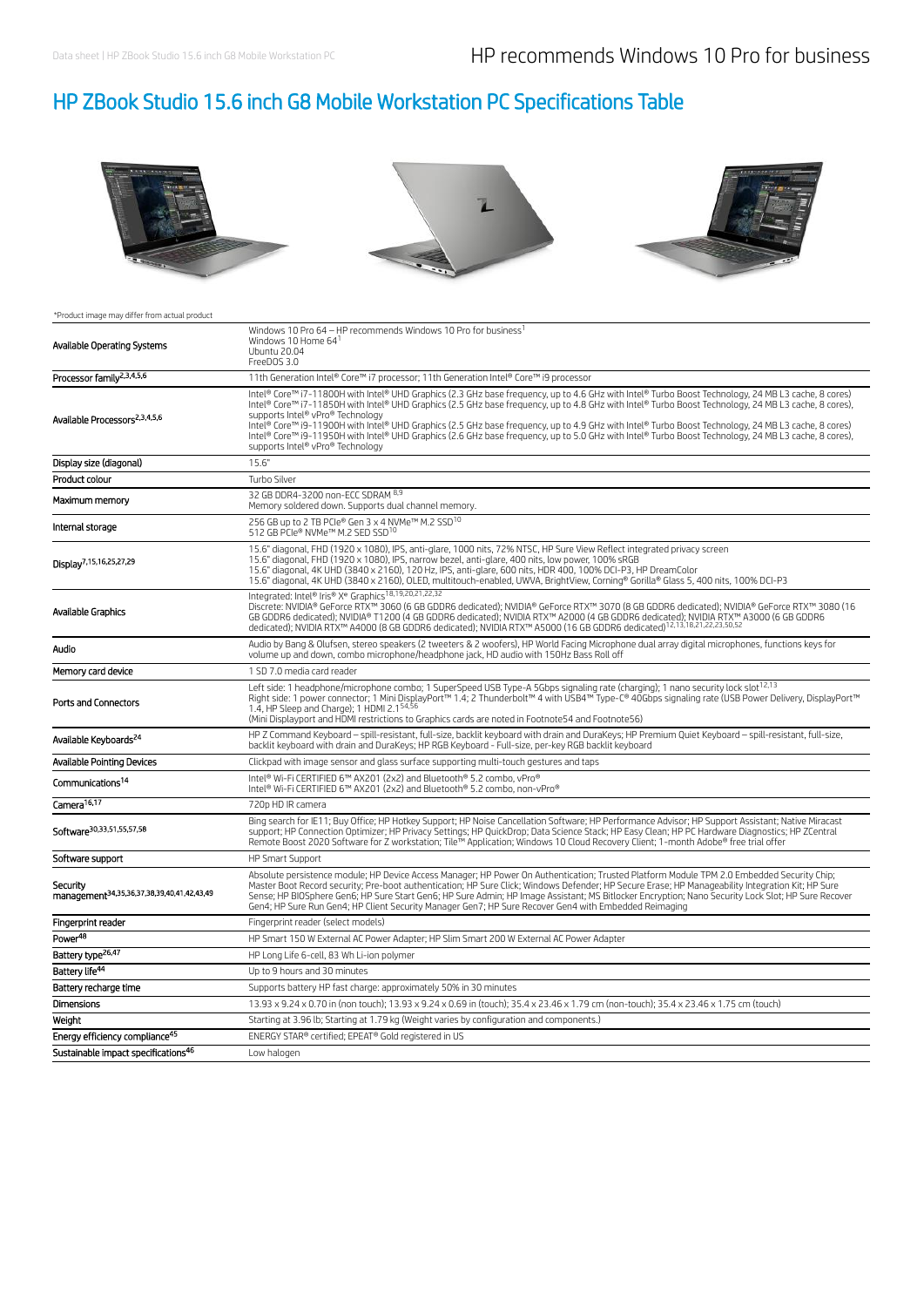### HP ZBook Studio 15.6 inch G8 Mobile Workstation PC

#### Messaging Footnotes

<sup>1</sup> Optional, configurable feature that must be configured at purchase

<sup>2</sup> HP ZCentral Remote Boost does not come preinstalled on Z Workstations but can be downloaded and run on all Z desktop and laptops without license purchase. With non-Z sender devices, purchase of perpetual individual lic perpetual floating license per simultaneously executing versions and purchase of ZCentral Remote Boost Software Support is required. ZCentral Remote Boost requires Windows 10, RHEL/CentOS (7 or 8), UBUNTU 18.04 or 20.04 LT <sup>3</sup> For full Intel® vPro® functionality, Windows 10 Pro 64 bit, a vPro supported processor, vPro enabled chipset, vPro enabled wired LAN and/or WLAN card and TPM 2.0 are required. Some functionality requires additional 3rd

4 DreamColor is an optional feature that must be configured at purchase.

<sup>5</sup> Starting at weight. Weight will vary with configuration.<br><sup>6</sup> Not all features are available in all editions or versions of Windows. Systems may require upgraded and/or separately purchased hardware, drivers, software o

automatically updated, which is always enabled. ISP fees may apply and additional requirements may apply over time for updates. See http://www.windows.com .<br><sup>8</sup> Multicore is designed to improve performance of certain softw workload and your hardware and software configurations. Intel's numbering, branding and/or naming is not a measurement of higher performance.<br><sup>9</sup> Adobe Premiere Pro® and Autodes\® 3ds Max® sold separately.<br><sup>10</sup> Up to 32GB

<sup>11</sup> For hard drives, GB = 1 billion bytes. TB = 1 trillion bytes. Actual formatted capacity is less. Up to 30GB (for Windows 10) of system disk is reserved for system recovery software.

12 Optional, configurable feature

13 HDMI cables are sold separately.

14 HDMI Port is only available on configurations with integrated graphics or Nvidia Quadro T-Series graphics.

15 MiniDisplayPort cables are sold separately.

<sup>16</sup> MiniDisplayPort is only available on configurations with NVIDIA RTX-Series graphics.<br><sup>17</sup> Wi-Fi 6 offers up to 3x faster file transfer speeds than Wi-Fi® 5 Based on Wi-Fi 5 80MHz and Wi-Fi 6 160MHz minimum requirement sold separately, that supports 802.11ax (Wi-Fi 6). Only available in countries where 802.11ax is supported.

#### Technical Specifications Footnotes

<sup>1</sup> Not all features are available in all editions or versions of Windows. Systems may require upgraded and/or separately purchased hardware, drivers, software or BIOS update to take full advantage of Windows functionality

automatically updated, which is always enabled. ISP fees may apply and additional requirements may apply over time for updates. See http://www.windows.com<br><sup>2</sup> Multicore is designed to improve performance of certain softwar

workload and your hardware and software configurations. Intel's numbering, branding and/or naming is not a measurement of higher performance.<br><sup>3</sup> Processor speed denotes maximum performance mode; processors will run at low

4 Intel® Turbo Boost performance varies depending on hardware, software and overall system configuration. See www.intel.com/technology/turboboost for more information.

<sup>5</sup> In accordance with Microsoft's support policy, HP does not support the Windows 8 or Windows 7 operating system on products configured with Intel and AMD 7th generation and forward processors or provide any Windows 8 or

<sup>6</sup> For full Intel® vPro® functionality, Windows 10 Pro 64 bit, a vPro supported processor, vPro enabled chipset, vPro enabled wired LAN and/or WLAN card and TPM 2.0 are required. Some functionality requires additional 3r 6

7

<sup>8</sup> Memory is soldered down and not upgradeable.<br><sup>9</sup> Memory configuration may be limited to specific CPU / GPU Configurations.

10 12 13

For storage drives, GB = 1 billion bytes. TB = 1 trillion bytes. Actual formatted capacity is less. Up to 35GB of disk is reserved for system recovery software.<br>HDM 2.0 voncs with Discrete Graphics and Intel(I) Iris Xe Gra

<sup>14</sup> Wireless access point and internet service required and sold separately. Availability of public wireless access points limited. Wi-Fi 6 is backwards compatible with prior 802.11 specs. The specifications for Wi-Fi 6 (

<sup>15</sup> UHD content required to view UHD images.<br><sup>16</sup> HD content required to view HD images.

17 18

17 Windows Hello face authentication utilizes a camera specially configured for near infrared (IR) imaging to authenticate and unlock Windows devices as well as unlock your Microsoft Passport.<br>18 Both UMA and Discrete conf

<sup>19</sup> Intel GPU and NVIDIA® T1200 Laptop GPU: Support HD decode, DX12, HDMI 2.0, DP 1.4, HDCP 2.2 via DP up to 5K@6DHz(W/o DSC) or 8K@60(With DSC) and via HDMI up to 4K @ 60Hz<br><sup>20</sup> Shared video memory (UMA) uses part of the

21 HDMI cable Sold Separately.

<sup>22</sup> GPU configurations may be limited to specific GPU/Memory Configurations<br><sup>23</sup> MiniDP cable sold separately.

<sup>24</sup> HP Z Command Keyboard only available in the US.<br><sup>25</sup> HP Sure View is optional and must be configured at purchase. It operates in landscape orientation.

26 Actual battery Watt-hours (Wh) will vary from design capacity. Battery capacity will naturally decrease with shelf life, time, usage, environment, temperature, system configuration, loaded apps, features, power manageme

other factors.<br><sup>27</sup> Display options may be limited to specific CPU / GPU Configurations.

<sup>29</sup> Resolutions are dependent upon monitor capability, and resolution and color depth settings.<br><sup>30</sup> HP ZCentral Remote Boost does not come preinstalled on Z Workstations but can be downloaded and run on all Z desktop and

perpetual floating license per simultaneously executing versions and purchase of ZCentral Remote Boost Software Support is required. ZCentral Remote Boost requires Windows 10, RHEL/CentOS (7 or 8), UBUNTU 18.04 or 20.04 LT

more information: http://windows.microsoft.com/en-us/windows-8/project-wireless-screen-miracast .<br><sup>32</sup> Others NVIDIA dGPU: Support HD decode, DX12, HDMI 2.1, DP 1.4,HDCP 2.3 via DP up to 5K@60Hz(Wo DSC) or 8K@60(With DSC a 33 HP Connection Optimizer requires Windows 10.

34 HP BIOSphere Gen6 requires Windows 10 and is available on select HP Pro and Elite PCs. Features may vary depending on the platform and configurations

<sup>35</sup> Absolute agent is shipped turned off, and will be activated when customers activate a purchased subscription. Subscriptions can be purchased for terms ranging multiple years. Service is limited, check with Absolute fo the U.S. The Absolute Recovery Guarantee is a limited warranty. Certain conditions apply. For full details visit: http://www.absolute.com/company/legal/agreements/compurace-agreement . Data Delete is an optional service pr Absolute Software.

36 HP Sure Run Gen4 is available on select HP PCs and requires Windows 10.

37 HP Manageability Integration Kit can be downloaded from http://www.hp.com/go/clientmanagement .

<sup>38</sup> Security lock slot is Lock sold separately.<br><sup>39</sup> HP Client Security Manager Gen7 requires Windows and is available on the select HP Elite and Pro PCs.

<sup>40</sup> HP Sure Recover Gen4 is available on select HP PCs and requires Windows 10 and an open network connection. You must back up important files, data, photos, videos, etc. before using HP Sure Recover to avoid loss of dat

41 HP Sure Recover Gen4 with Embedded Reimaging is an optional feature which requires Windows 10 must be configured at purchase. You must back up important files, data, photos, videos, etc. before use to avoid loss of data based recovery using Wi-Fi is only available on PCs with Intel Wi-Fi Module.<br><sup>42</sup> HP Sure Click requires Windows 10. See https://bit.ly/2PrLT6A\_SureClick for complete details

43 HP Sure Start Gen6 is available on select HP PCs and requires Windows 10.<br>44 Battery life will vary depending onch, configuration, loaded applications, features, use, wireless functionality and power management settings 43 44

<sup>45</sup> Based on US EPEAT® registration according to IEEE 1680.1-2018 EPEAT®. EPEAT® status varies by country. Visit www.epeat.net for more information.<br><sup>46</sup> External power supplies, power cords, cables and peripherals are no 45

<sup>47</sup> Supports HP Fast Charge Technology<br><sup>48</sup> 150W Power Adapter is not available with Nvidia RTX™ A3000 or higher configurations

HP Sure Admin requires Windows 10, HP BIOS, HP Manageability Integration Kit from http://www.hp.com/go/clientmanagement and HP Sure Admin Local Access Authenticator smartphone app from the Android or Apple store.<br>NVIDIA® 49 50 51

NVIDIA RTX™ A5000 graphics option available in 2nd half of 2021<br>Based on US EPEAT® registration according to IEEE 1680.1-2018 EPEAT®. Status varies by country. Visit www.epeat.net for more information.<br>HDMI 2.1 for select 52 53 54

<sup>55</sup> HP Quick Drop requires Internet access and Windows 10 PC preinstalled with HP QuickDrop app and either an Android device (phone or tablet) running Android 7 or higher with the Android HP QuickDrop app, and /or an iOS

<sup>56</sup> Mini DisplayPort 1.4 for select models NVIDIA RTX™ A2000, NVIDIA RTX™ A3000, NVIDIA RTX™ A5000, NVIDIA® GEOrce RTX™ 3060,NVIDIA® GeForce RTX™ 3070, NVIDIA® GeForce RTX™ 3080<br><sup>57</sup> Tile requires Windows 10. Some featur available for download from App Store and Google Play. Requires iOS 11 and greater or Android 6.0 and greater see https://support.thetileapp.com/hc/en-us/articles/200424778 for more information. HP Tile will function as lo has battery power.

#### Sign up for updates hp.com/go/getupdated

Copyright © 2021 HP Development Company, L.P. The only warranties for HP products are set forth in the express limited warranty statements accompanying such products. Nothing herein should<br>be construed as constituting an a